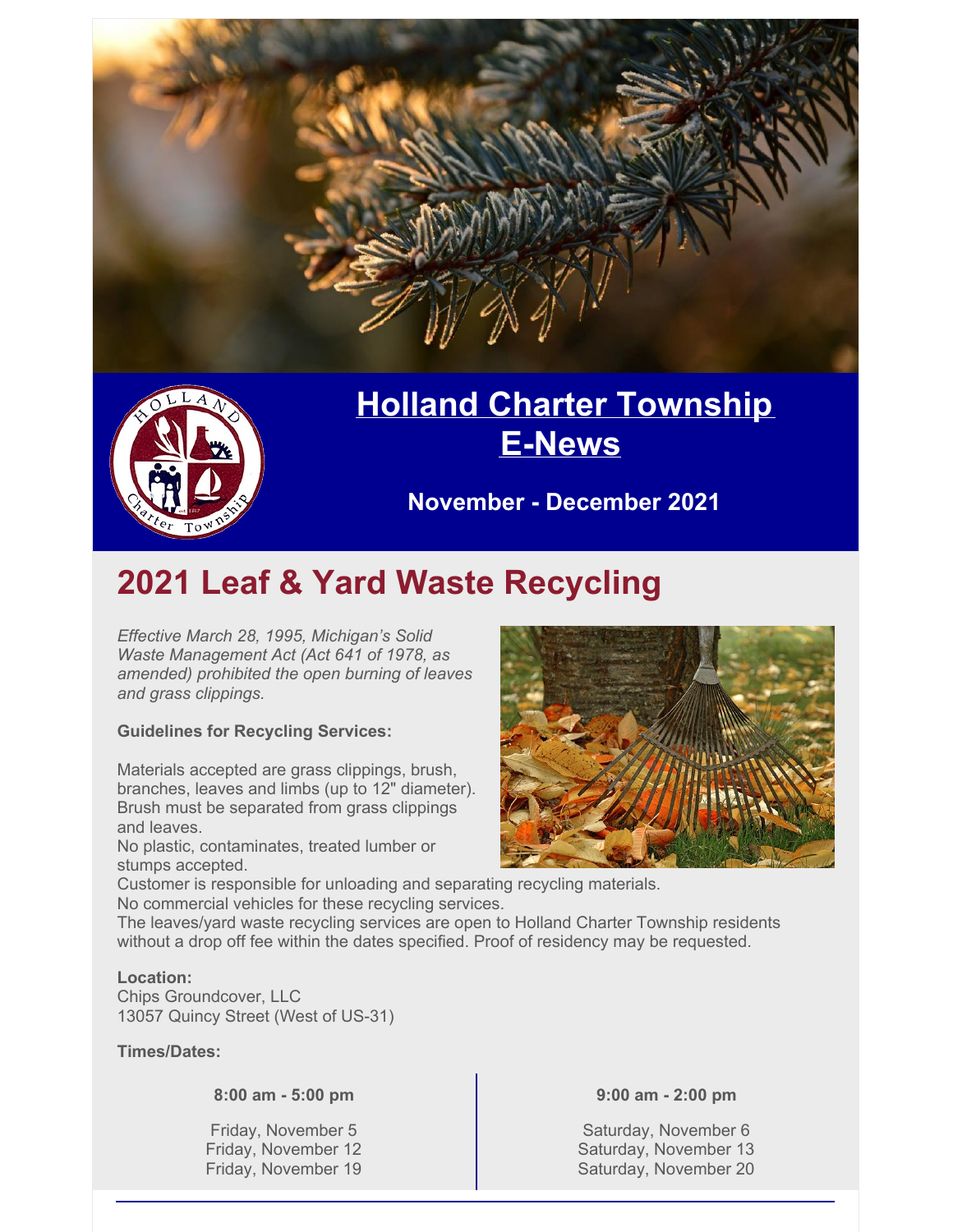#### **November & December Township Meetings**

**Board of Trustees (7:00 pm)** November 4 | November 18 | December 2 | December 16

> **Planning Commission (7:00 pm)** November 2 **|** December 7

**Zoning Board of Appeals (5:30 pm)** November 23 **|** December 21

For agendas and meeting minutes, click [here](https://www.hct.holland.mi.us/agendas-minutes).

## **Offices Closed for The Holidays**

The Township Offices will be closed on the following dates:

- **November 25** and **November 26** for Thanksgiving.
- **December 24** and **December 27** for Christmas.
- **December 31** for New Year's Eve.

## **Winter Tax Bills**

Winter tax bills will be mailed out the first part of December and will be due without penalty by Monday, February 14, 2022. For information about how to pay your taxes, click [here](https://hct.holland.mi.us/online-payments/51-holland-charter-township/quick-links/752-property-tax-credit-card-payments).



## **Christmas Tree Recycling**

From December 26 through January 31 you may bring your Christmas tree to Holland Charter Township's Quincy Park (14025 Quincy Street) to be recycled. Trees may be brought to the park from dawn to dusk. Follow the signs to the drop-off area. Please limit this to Christmas trees only. Trees will go through a chipper. All lights, plastic wrapping/bags and hardware must be removed.

# **2021 Clean Up Days Report**

Clean Up Days are done for 2021, but will be returning next spring. Stay tuned for more details. Here is a snapshot of what was brought to the Clean Up Days in 2021. **1,122 drop offs 60 appliances 258 tons of trash**

# **Keep Fire Hydrants Clear**

Please keep fire hydrants clear of snow and ice so that Township firefighters can access them easily if need be.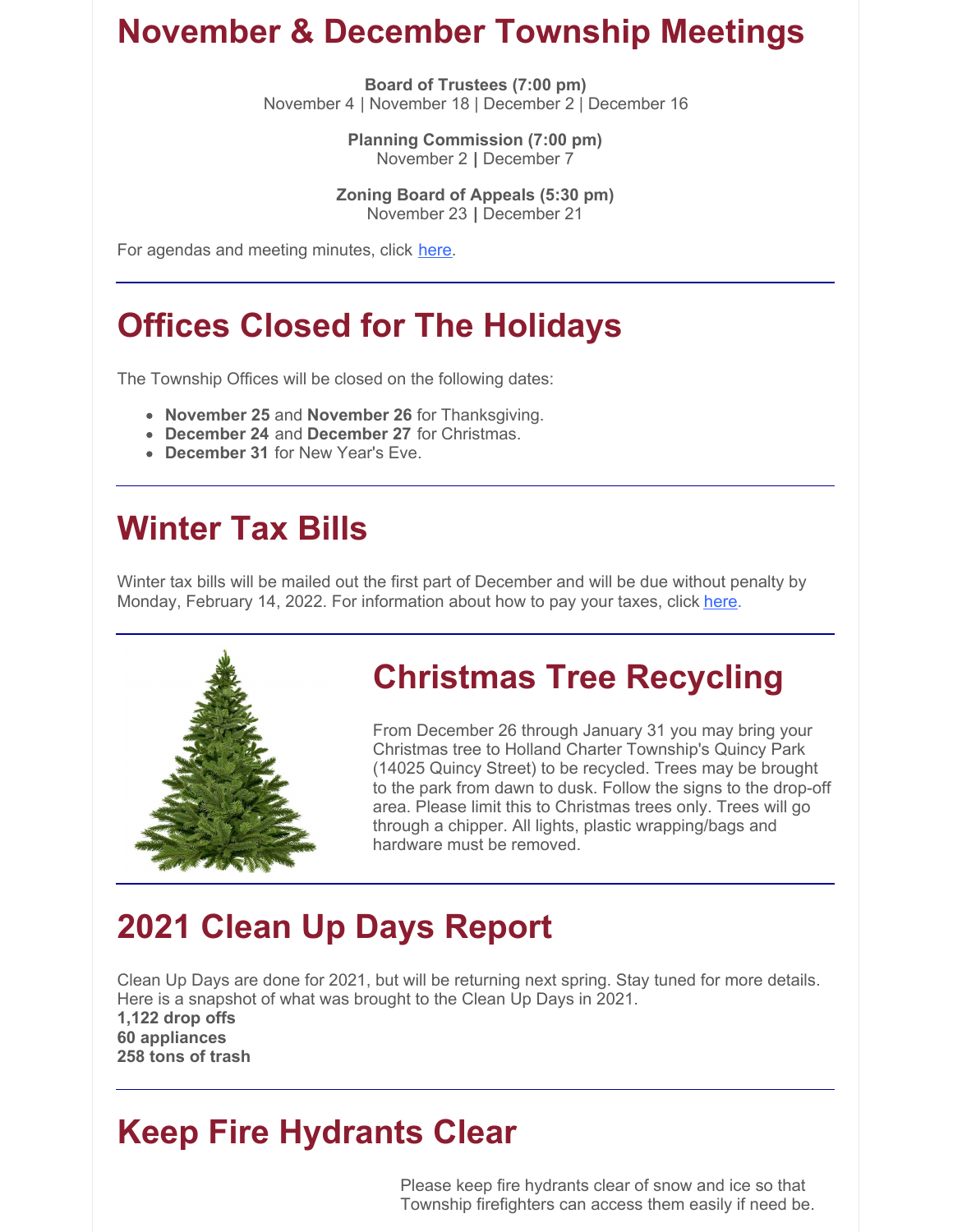

Thank you for your cooperation!

# **No Hunting and Trapping in Township Parks**

Please be aware that there is no hunting or trapping allowed in any of the Holland Charter Township parks per Township ordinance (Comp. Ords. 1987, § [20.252\(d\);](https://library.municode.com/mi/holland_charter_township,_(ottawa_co.)/codes/code_of_ordinances?nodeId=COOR_CH20PARE_S20-5MOAN) Code 1991, § 9-5). To find land to hunt on, please use this [website](https://www.michigan.gov/dnr/0,4570,7-350-79119_79147_81529---,00.html) provided by the Michigan DNR. In addition, Ottawa County Parks & Recreation offers hunting on over 3,340 acres of selected properties (three of these properties require a special permit that was given out via lottery in September). To learn more about the selected properties, click [here](https://miottawa.org/Parks/hunting.htm?utm_medium=email&utm_source=govdelivery).

#### **Burn Permits Available**

Open burning permits are available September - April. Call Community Development for more information at (616) 395-0151.

### *Community News*

### **Five Minute Broadband Survey**

Now, more than ever, broadband Internet is an essential and crucial service to those who live, learn and work in Ottawa County. The Ottawa County Data Collection Steering Committee knows that reliable, affordable, and adequate broadband is not available countywide. In order to bridge this digital divide, the committee needs to gain a better picture of which properties do not have the essential internet they need. For this, we need your help!

The Committee, in partnership with Merit Network, has created a survey to provide accurate data regarding which properties have Internet access, the affordability if access is available, and the digital literacy of the county residents. This information will only be used to plan for broadband expansion, it will not be sold. Understanding which households are connected to the Internet at broadband speeds (25/3 mbps) is the first step in building support to meet community broadband needs in our area

. Providing high-speed broadband Internet service throughout Ottawa County has become a priority for the Ottawa County Data Collection Steering Committee. We need your response by November 31st, 2021. All households should complete this survey whether you pay for Internet access at your property or not. If you do not pay for Internet access at this property, we understand that you may not have all the necessary information to answer each question; please answer to the best of your ability.

The survey can be accessed at [MichiganMoonshot.org/Ottawa](http://michiganmoonshot.org/Ottawa). To request a paper survey, please call (616)-738-4852.

For questions concerning this survey please contact: Rich Lakeberg Project Support Specialist, Ottawa County rlakeberg@miottawa.org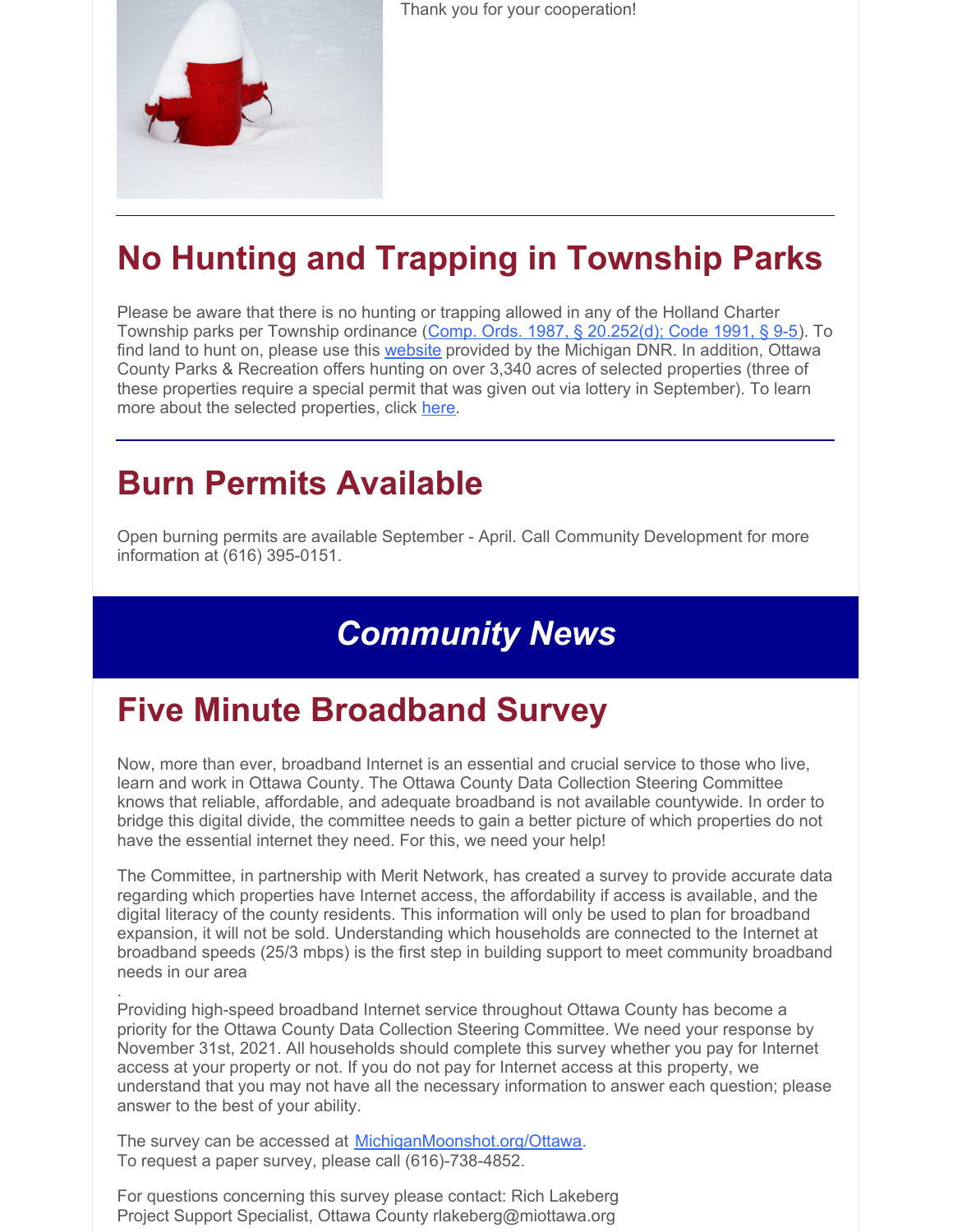#### 616-499-4925

Please join us in our efforts to make Ottawa County fully connected to county-wide broadband.

Sincerely, The Ottawa County Data Collection Steering Committee

## **Calling Reminder**



Starting last month, townships, their residents and businesses with a phone number with a 616, 810, 906 or 989 area code will now have to dial the area code when making a local call. The change was made to allow for a new three-digit 988 number to the National Suicide Prevention Lifeline. The change went into effect Oct. 24, according to the Federal Communications Commission.

### **Herrick District Library**

The Herrick District Library main location, 300 S. River Ave., will again be open on Sunday afternoons 1-6 p.m. It is also open 9 a.m. to 9 p.m. Monday through Wednesday and 9 a.m. to 6 p.m. Thursday through Saturday.

The HDL North Branch, 155 Riley St., is now open 9 a.m.- 6 p.m. Mondays, Wednesdays and Fridays; 9 a.m. to 8 p.m. Tuesdays and Thursdays; and 9 a.m. to 2 p.m. Saturdays. The branch remains closed on Sundays.

Visit [herrickdl.org](https://herrickdl.org/) for more details.

The library has also upgraded its website. The public can check it out and offer feedback at [herrickdl.org](https://herrickdl.org/).

#### **Don't Veer for Deer**

To avoid injury in a crash, brake firmly and stay in your lane, even if it means hitting the deer. Statistics show that hitting the deer is safer than trying to avoid it. Most deer/vehicle crash injuries occur when drivers swerve out of their lane and into oncoming traffic or lose control of the vehicle.



Remember:

**Don't swerve, brake firmly, hold onto the steering wheel, stay in your lane and bring your vehicle to a controlled stop.**

Find more tips on vehicle/deer safety on the Michigan Deer Crash Coalition's [website](https://www.michigan.gov/msp/0,4643,7-123-72297_64773_22760-95455--,00.html).

#### [Website](http://www.hct.holland.mi.us/) [About](http://www.hct.holland.mi.us/about-us) Us Board [Meetings](https://www.hct.holland.mi.us/deadlines-schedules) [Calendar](https://www.hct.holland.mi.us/calendar) [Departments](http://www.hct.holland.mi.us/departments)

#### Mission Statement It is the mission of the officials and staff of the